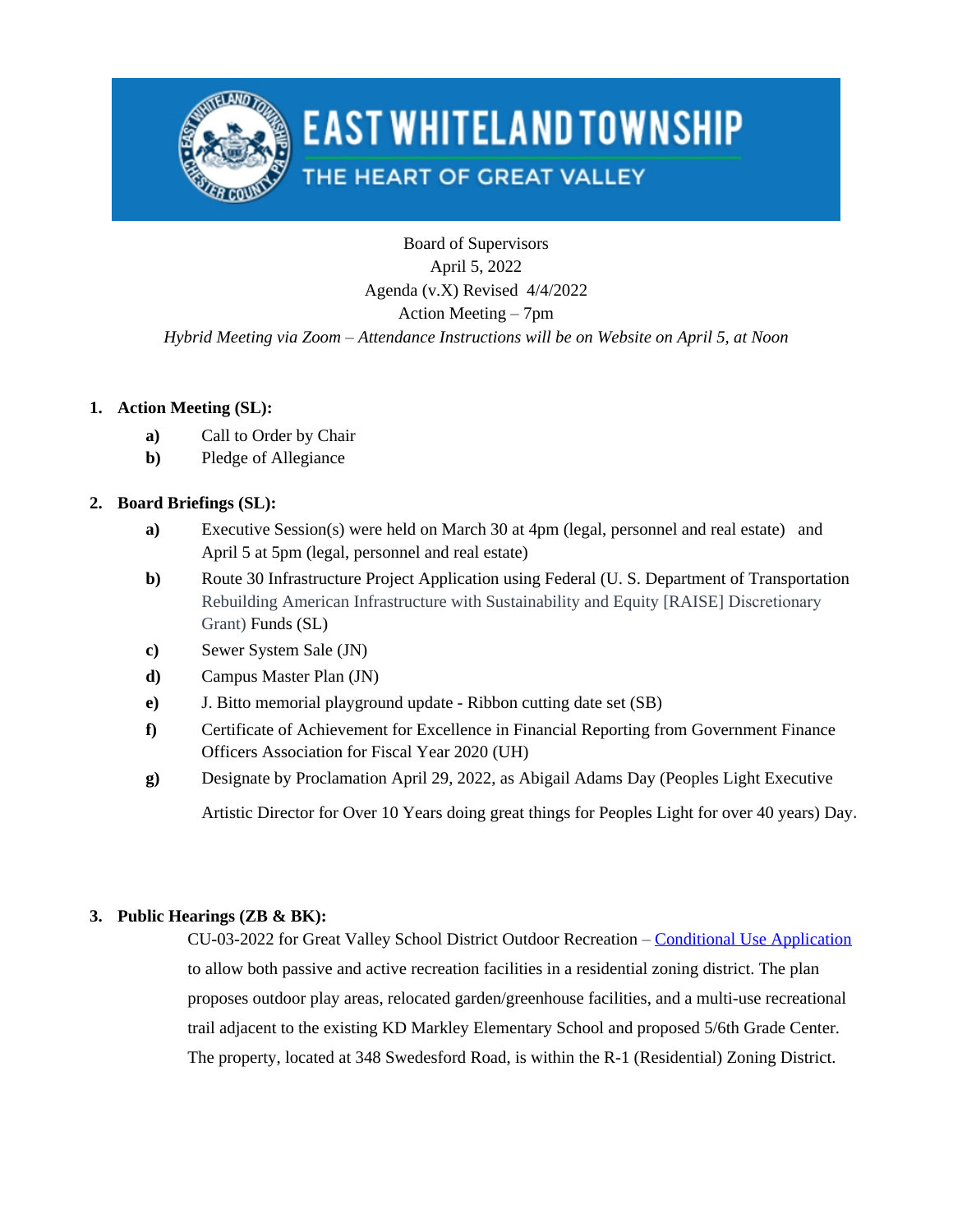#### **4. Board Motions & Resolutions (Consider Board Action):**

- **a)** Ratify Appointment of Patricia McDonald to Environmental Advisory Council (for term expiring 2026) (SL)
- **b**) Ratify Appointment of Ruben Garrett to Historical Commission (for term expiring 2026) (SL)
- **c)** Appoint Greg Lewis as Chief Fire Marshal (SB)
- **d)** Appoint Mark Moses as Deputy Fire Marshal (SB)
- **e)** Bacton Hill Park phase 1 consider authorization to include restrooms and fencing in phase 1 (SB)

#### **5. Motion to Award:**

- **a)** 2014 Dodge Charger for \$12,500
- **b)** 2015 Dodge Charger for \$7,500

#### **6. Motion to Advertise:**

- **a)** 2022 Road Paving Project (List included in packet) (JNeild)
- **b)** 2015 Dodge Charger (CY)
- **c)** 2000 Suzuki ATV (CY)

#### **7. Planning & Development (ZB)**:

- **a)** Consider Rendering a Decision on the Following [Development Applications](https://www.eastwhiteland.org/305/Land-Developments):
- **i.** LD-07-2021 for Great Valley School District 5/6 Grade Center (Great Valley School District)

Final Subdivision & Land Development application to construct a new 172,000 square foot 5th and 6th Grade School. The property, located at 354 Swedesford Road, is within the NS (Neighborhood School) and OS (Open Space) Zoning Districts.Consider Extension of Time to Render a Decision on the Following [Development Applications:](https://www.eastwhiteland.org/305/Land-Developments)

**ii.** LD-01-2022 for 41 Moores Road Parking Structure – extension until to July 31, 2022

#### **8. Zoning (TL):**

- **a.** Property Maintenance Codes Recent Activity (Report Submitted)
- **b.** Consider Sending Township Solicitor to Zoning Hearing Board to Support or Oppose:
	- ZHB None
- **9. Public Comment: General** (for items not specifically listed on the Agenda)

#### **10. Consent Agenda (Consider Board Action):**

- **a)** Approve Meeting Minutes from March 9, 2022 (DW)
- **b)** Ratify Payment of Bills (UH): \$1,217,639.74 (January 2022)
- **c)** Accept Treasurer's Report as of February 28, 2022 (UH)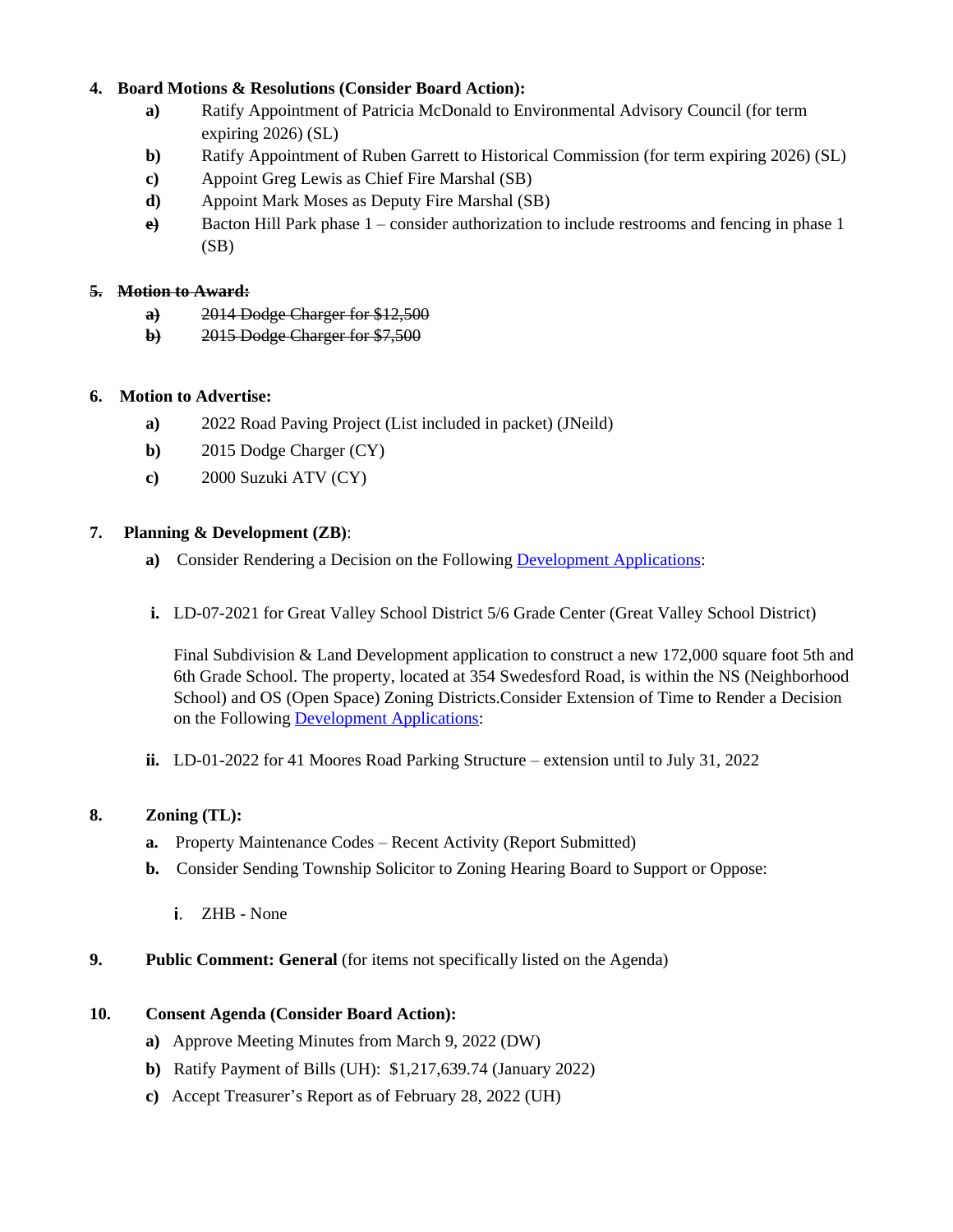- **d)** Ratify Continued Environmental Consulting Support by BSTI (\$10,000) Related to development of the Knickerbocker Site (SB)
- **e)** Approve Resolution for Retention and Disposition of Records (DW)
- **f)** Authorize appraisal for possible purchase of property adjacent to Down East Park (SB)
- **g)** Authorize appraisal for possible sewer easement acquisition of 1 Lapp Road (JN)
- **h)** Ratify Proposal from All Covered for Police Cloud Disaster Recovery Systems (Increases from \$7,845 to \$9,177 Monthly) (JN)
- **i)** Approve One Year Extension (to December 2023) of Police Collective Bargaining Agreement (JN)
- **j)** Authorize expenditure for Valley Creek Park Eagle Scout Project (Shreyas Sao, Troop 78) construction of six 4' benches and planting of two shade trees for playground (\$1,000) (SB)
- **11.** Other Business:
- **12.** Meeting Adjournment: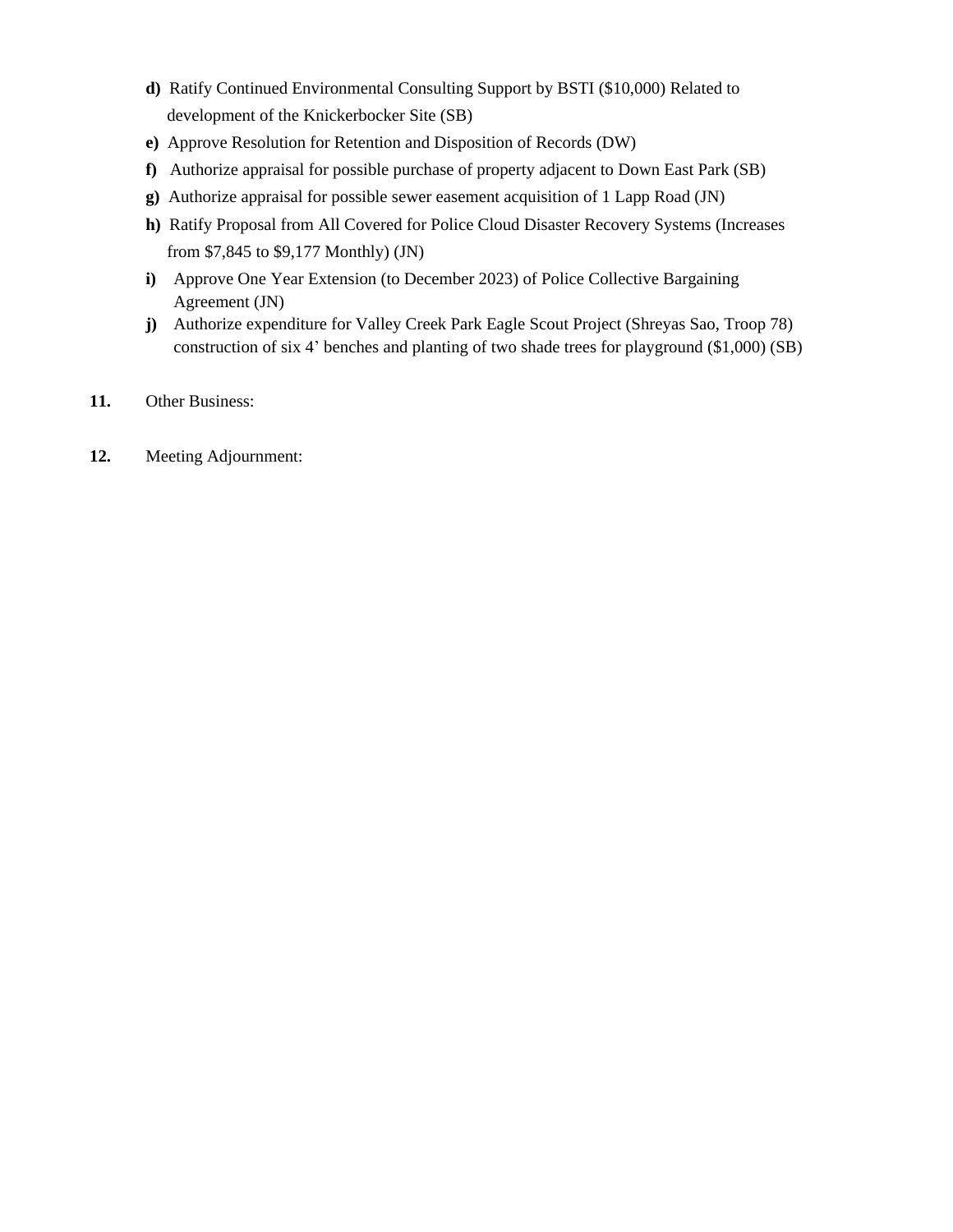#### **BOARDS & COMMISSIONS MEETING DATES – 2022**

# **Board of Supervisors – 7:00 P.M. Planning Commission – 7:00 P.M. Executive Session 6:00 P.M. Work Session 6:30 P.M. (2nd Wednesday) (4th Wednesday)**  Jan. 12 July 13 Jan. 26 July 27 Feb. 9 Aug 10 Feb. 23 Aug. 24 Mar. 9 Sept. 14 Mar. 23 Sept. 28 Apr 5 Oct. 12 April 27 Oct. 26 May 11 Nov. 9 May 25 Nov. 23 June 8 Dec. 14 June 22 Dec. 28

#### **<u>Zoning Hearing Board – 7:15 P.M. Park & Recreation - 7:00 P.M.</u>**

| Jan. 24  | July 25  | Jan. 25  | July 26  |  |
|----------|----------|----------|----------|--|
| Feb 28   | Aug. 22  | Feb 22   | Aug $23$ |  |
| Mar. 28  | Sept. 26 | Mar 22   | Sept. 27 |  |
| Ap. 25   | Oct. 24  | Apr $26$ | Oct. 25  |  |
| May $23$ | Nov. 28  | May 24   | NONE     |  |
| June 27  | Dec. 26  | June 28  | Dec. 6   |  |

| (3rd Wednesday) |    |         |  | (1 <sup>st</sup> Thursday) |          |      |                |
|-----------------|----|---------|--|----------------------------|----------|------|----------------|
| Jan.            | 19 | July 20 |  | Jan.                       | $\sigma$ | July | $\overline{7}$ |
| Feb.            | 16 | Aug. 17 |  | Feb.                       |          | Aug. | $\overline{4}$ |

| Jan.     | - 26 | July     | 27   |
|----------|------|----------|------|
| Feb.     | - 23 | Aug. 24  |      |
| Mar.     | - 23 | Sept. 28 |      |
| April 27 |      | Oct.     | 26   |
| May 25   |      | Nov. 23  |      |
| June     | 22   | Dec.     | - 28 |

### **(4th Monday) (4th Tuesday)**

| Jan.     | 25 |  | July $26$   |  |
|----------|----|--|-------------|--|
| Feb      | 22 |  | Aug $23$    |  |
| Mar $22$ |    |  | Sept. 27    |  |
| Apr $26$ |    |  | Oct. 25     |  |
| May 24   |    |  | <b>NONE</b> |  |
| June 28  |    |  | Dec. 6      |  |

### **Historical Commission – 7:00 P.M. Environmental Advisory Council-7:30PM**

|      | (1 <sup>st</sup> Thursday) |      |   |
|------|----------------------------|------|---|
| Jan. | 6                          | July | 7 |
| Feb. | 3                          | Aug. | 4 |